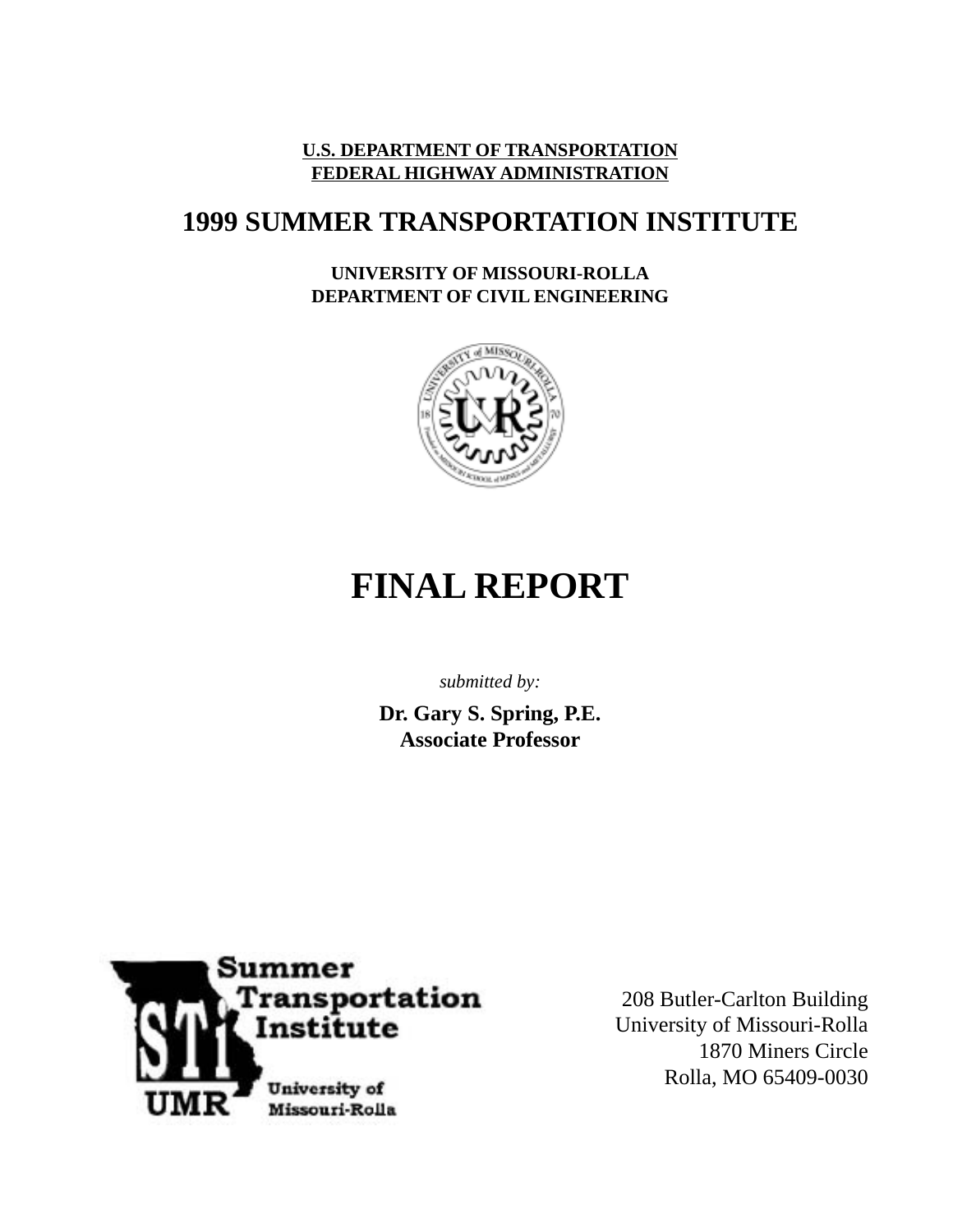# **Table of Contents**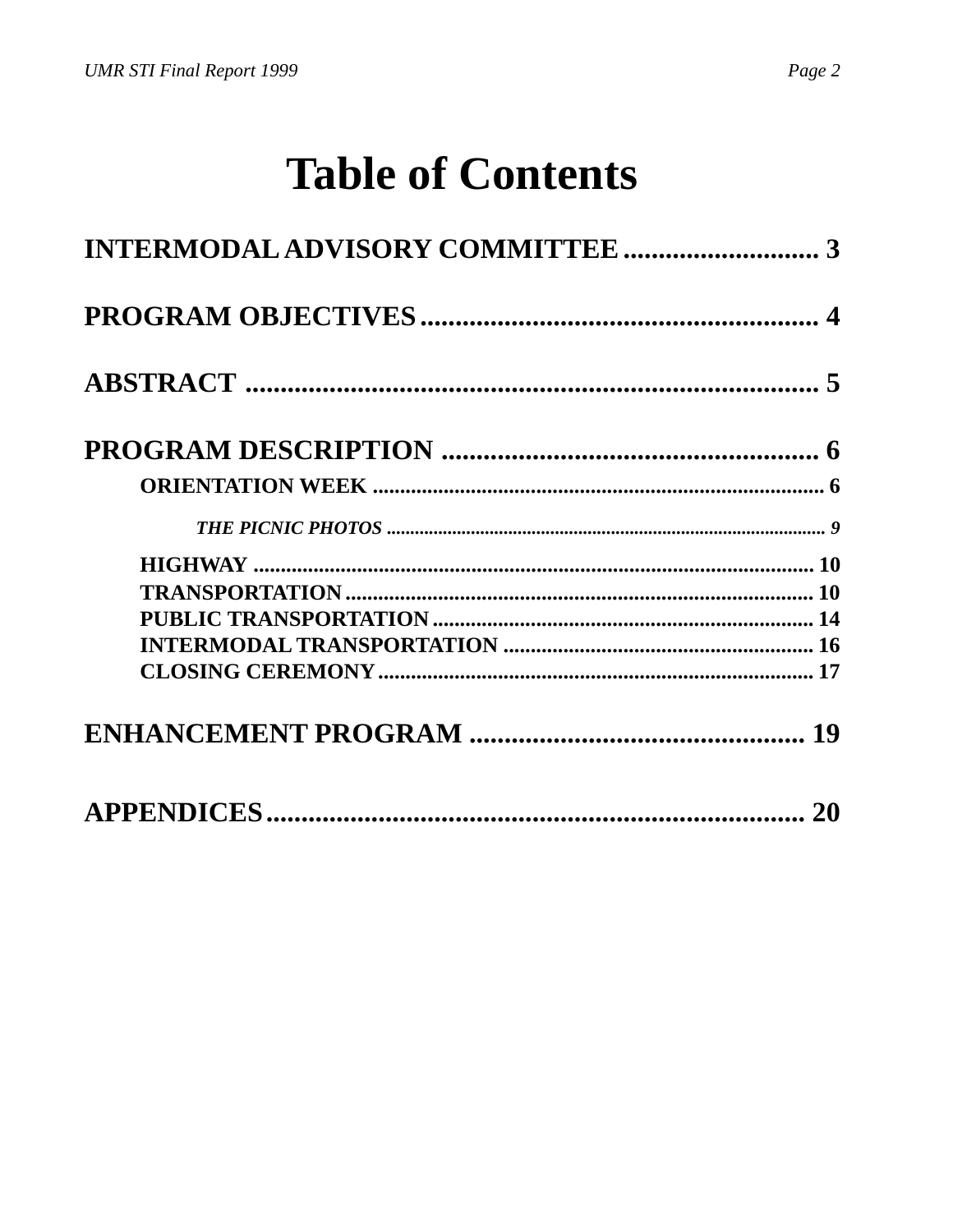# <span id="page-2-0"></span>**INTERMODAL ADVISORY COMMITTEE**

| <b>NAME:</b> Lenell Allen          | NAME: Robert T. Berry             |
|------------------------------------|-----------------------------------|
| <b>TITLE: Assistant Director</b>   | <b>TITLE: Vice President</b>      |
| <b>AFFILIATION:</b>                | <b>AFFILIATION:</b>               |
| University of Missouri-Rolla       | Burns & McDonnell                 |
| <b>Minority Engineering</b>        | 1630 Des Peres Road               |
| Rolla, MO 65409                    | St. Louis, MO 63131               |
| <b>NAME: Gloria Larivee</b>        | <b>NAME: Arthur Lieber</b>        |
| TITLE: A+ Coordinator              | <b>TITLE: President</b>           |
| <b>AFFILIATION:</b>                | <b>AFFILIATION:</b>               |
| Rolla High School                  | Civitas Associates                |
| 900 Bulldog Run                    | 232 No. Kingshighway, #2101       |
| Rolla, MO 65401                    | St. Louis, MO 63108-4002          |
| <b>NAME: Gabriele Mack</b>         | <b>NAME:</b> Jim Murray           |
| TITLE: Vice President, Diversity   | <b>TITLE: Division Engineer</b>   |
| <b>AFFILIATION:</b>                | <b>AFFILIATION:</b>               |
| Sverdrup Civil, Inc.               | <b>MODOT RD&amp;T Division</b>    |
| 13723 Riverport Drive              | 105 W. Capital, PO Box 270        |
| Maryland Heights, MO 63043         | Jefferson City, MO 65102-0270     |
| <b>NAME:</b> Glenn Smith           | NAME: Sherrie Koechling-Andrae    |
| <b>TITLE: Civil Rights Officer</b> | <b>TITLE: Assistant Professor</b> |
| <b>AFFILIATION:</b>                | <b>AFFILIATION:</b>               |
| Federal Highway Administration     | <b>Lincoln University</b>         |
| 209 Adams Street                   | <b>College of Business</b>        |
| Jefferson City, MO 65101           | Jefferson City, MO 65101          |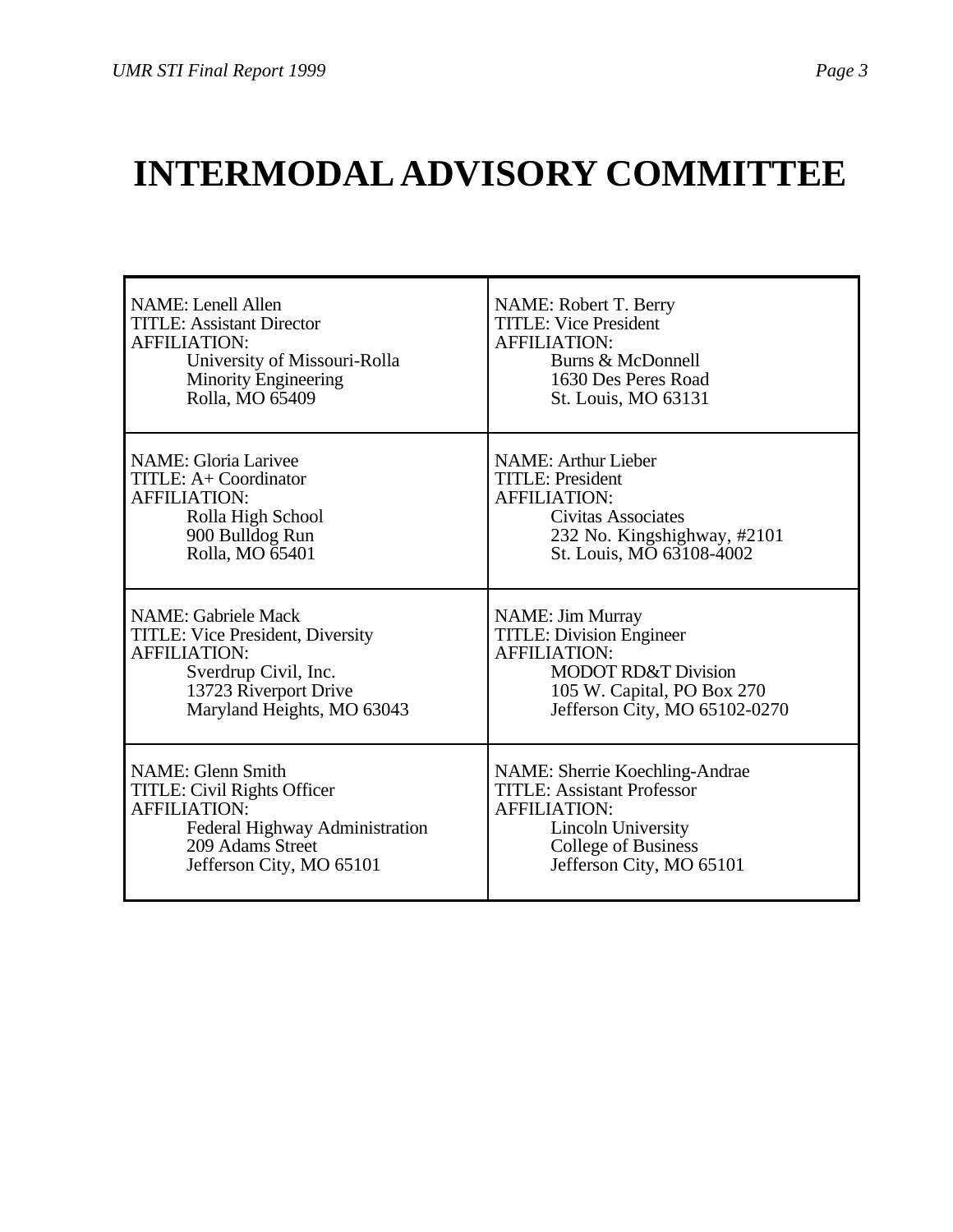# **PROGRAM OBJECTIVES**

<span id="page-3-0"></span>In concert with the stated STI goals and with our Team's unique strengths, the objectives of this effort were to provide an educational experience for ninth and tenth grade high school students which explored a wide sprectrum of the transportation industry and its role in our society. To that end, the STI curriculum provided educational opportunities for its students in critical areas of transportation, math and science, and computers. The students were exposed to university life, leadership and team building activities, and a series of lectures, seminars, hands-on laboratories and field trips. Although, given the extremely short time available for implementing this Year's STI, no formal measures were developed to assess outcomes, several informal measures indicate the Program's success in meeting the outcomes described below. Measures include student newsletter articles, homework submitted, and in-class questions. The following discussion provides examples from the Institute's curriculum specifically targeted at the originally stated student outcomes. Upon completion, students:

- Are aware of the various career alternatives in the transportation sector. The Program provided repeated exposure to a variety of career paths via classroom presentations, field trips, videos and exploration on the Internet.
- Are able to identify the various transportation modes and their providers. A different mode of transportation was introduced each week, thus aiding in the identification of separate transportation modes.
- Appreciate what is involved in the planning, design, construction and operation of transportation facilities. At seversal site visits the STI students were shown plans and told how long the planning and design periods existed prior to the construction phase. The scope of details necessary for the successful operation of airports, traffic flow, highway safety, and waterways were highlighted by many field trips.
- Understand the interactions among the various modes. Comparisons were made to give the students an idea of the relative capacities of hauling freight by railroads, waterways, and highways.
- Discuss the major environmental and social issues facing tomorrow's transportation professional. In St. Louis, the proposed expansions of the Metrolink, The Municipal Airport, and Highway 141 presented fertile ground for several presenters to discuss these issues.
- Understand the need for sustainable development. A presentation on the history and planned development in the Central West End of St. Louis effectively demonstrated the need for a master plan and discussed issues related to sustainable development.
- Understand the role of math and physics in transportation design and analysis. In addition to homework and frequent admonitions from presenters who stressed the necessity of math and science, there were many examples on field trips and in video presentations that accented the need for math and science. The TRAC Program encouraged the students to apply concepts from math and physics in designing bridges and vehicles.
- Are able to make simple transportation-related calculations, such as simple kinematics, geometry and so on. The students received homework assignments which used a variety of math models. In several "hands-on" activities an awareness of models was combined with a bit of fun as students (1)built structures using first only index cards and later a variety of office supplies, (2) designed and constructed aluminum foil boats to float and hold pennies (3) worked with MODOT volunteers to construct and race magnetic track cars, and (4)used computer software under the guidance of the MODOT volunteers to design, construct, and test bridge stability.
- Are fluent with the internet know how to access it, to find information on it and to use it. On a regular basis assignments designed to give practice in using the Internet were given. These included at least four separate computer labs on and off campus.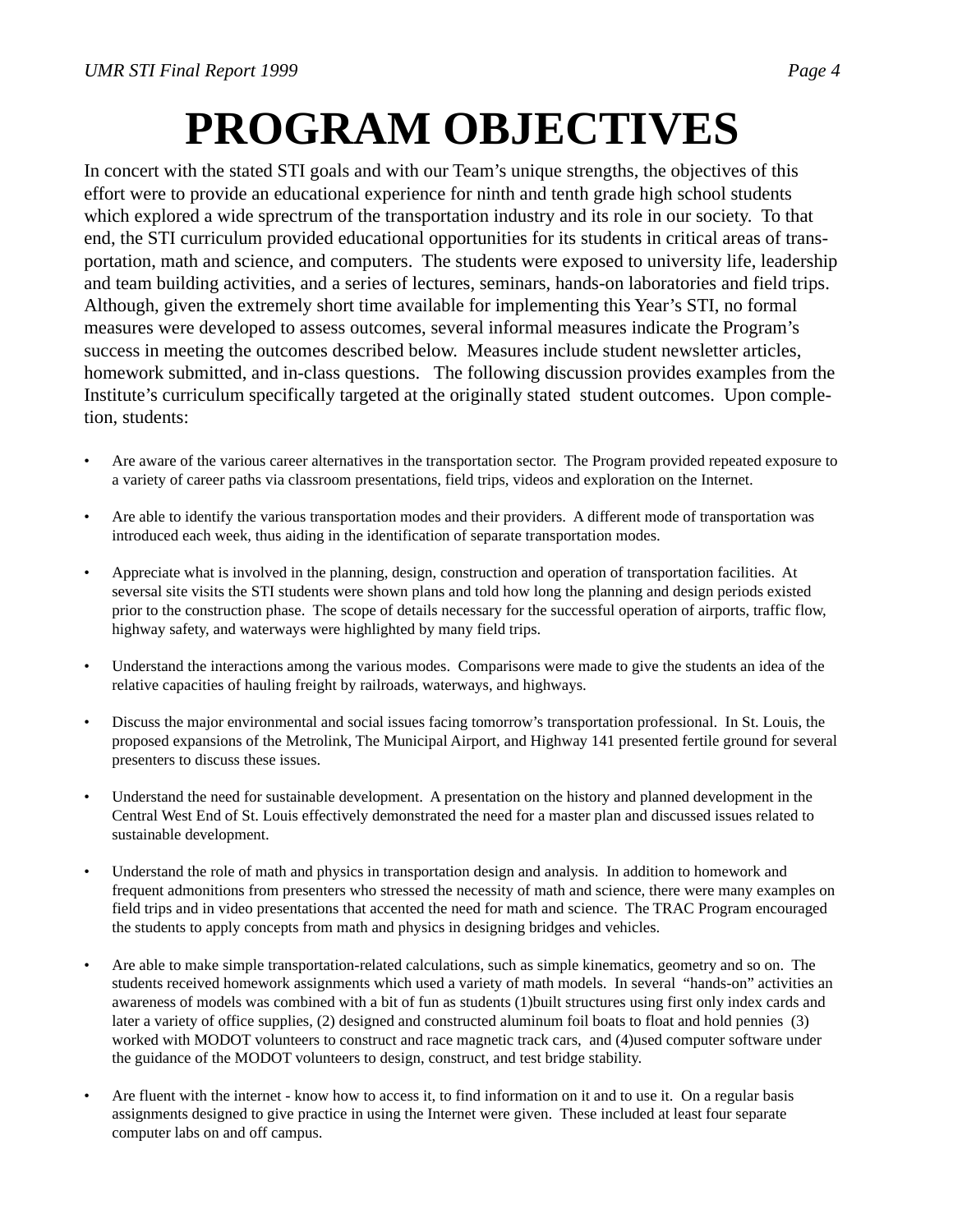# **ABSTRACT**

<span id="page-4-0"></span>The Transportation Institute in the Department of Civil Engineering at the University of Missouri-Rolla hosted its first U.S. Department of Transportation Summer Transportation Institute (STI). The goals of the Institutes Program are to (1) expose secondary school students to and allow them to participate in a series of academic and practical experiences designed to motivate them toward professions in the transportation industry, and (2) provide secondary school students with mathematics, science and technological enrichment to enable them to pursue a career in the transportation industry.

In concert with these STI goals and with UMR's unique strengths, the objectives of this effort were to provide an educational experience for high school students which explored a wide variety of aspects of the transportation industry and its role in our society. To that end, the STI curriculum provided educational opportunities for its students in critical areas of transportation, math and science, and computers. The eighteen ninth and tenth grade students who were chosen for the Program were exposed to university life, leadership and team building activities, and a series of lectures, seminars, hands-on laboratories and field trips described in detail in the following pages. The Institute was comprised of 4 weeks: Orientation, Highway, Public and Intermodal Transportation weeks (seeAppendix 4) and was headquartered at the Transportation Institute in the Civil Engineering's Butler-Carlton Building. Classes, however, were held in a variety of facilities across Campus.

The Federal Highway Administration's money was used as "seed" money to fund the Institute which cost approximately three times the amount funded. The four week Institute was conducted by faculty, staff and students from the Department of Civil Engineering. Government agencies and private firms provided substantial support in funding, staff assistance and educational materials as well. See Appendix 10 for a

complete listing of sponsors.

Given the late start date for this year's STI, youths in the St. Louis area were recruited. The National Society of Black Engineers and local MODOT personnel were used to identify and recruit likely candidates. These candidates were contacted via telephone, email and mail and were invited to apply. Fifty application packages were distributed through high school counselors, church groups, the National Society of Black Engineers and Ms. Julia Davis at the St. Louis Public Library. Twenty two applications were received and twenty were accepted. Copies of the Brochure and Application are provided in Appendix 1. Applicants were selected based upon their academic standing, recommendations from high school counselors and teachers, and their essays explaining their interest in transportation. The Project Director and Project Coordinator assessed the applications and accepted eighteen of the twenty two submitted. The average grade point average of the chosen group was in excess of 3.0 on a 4.0 scale. Half were ninth graders and half were tenth graders ranging in age from 13 to 15 years. The students represented the schools listed in Appendix 9. Two students were unable to attend given lack of funds and two were expelled due to behaviour problems during the third week, leaving sixteen to complete the Program.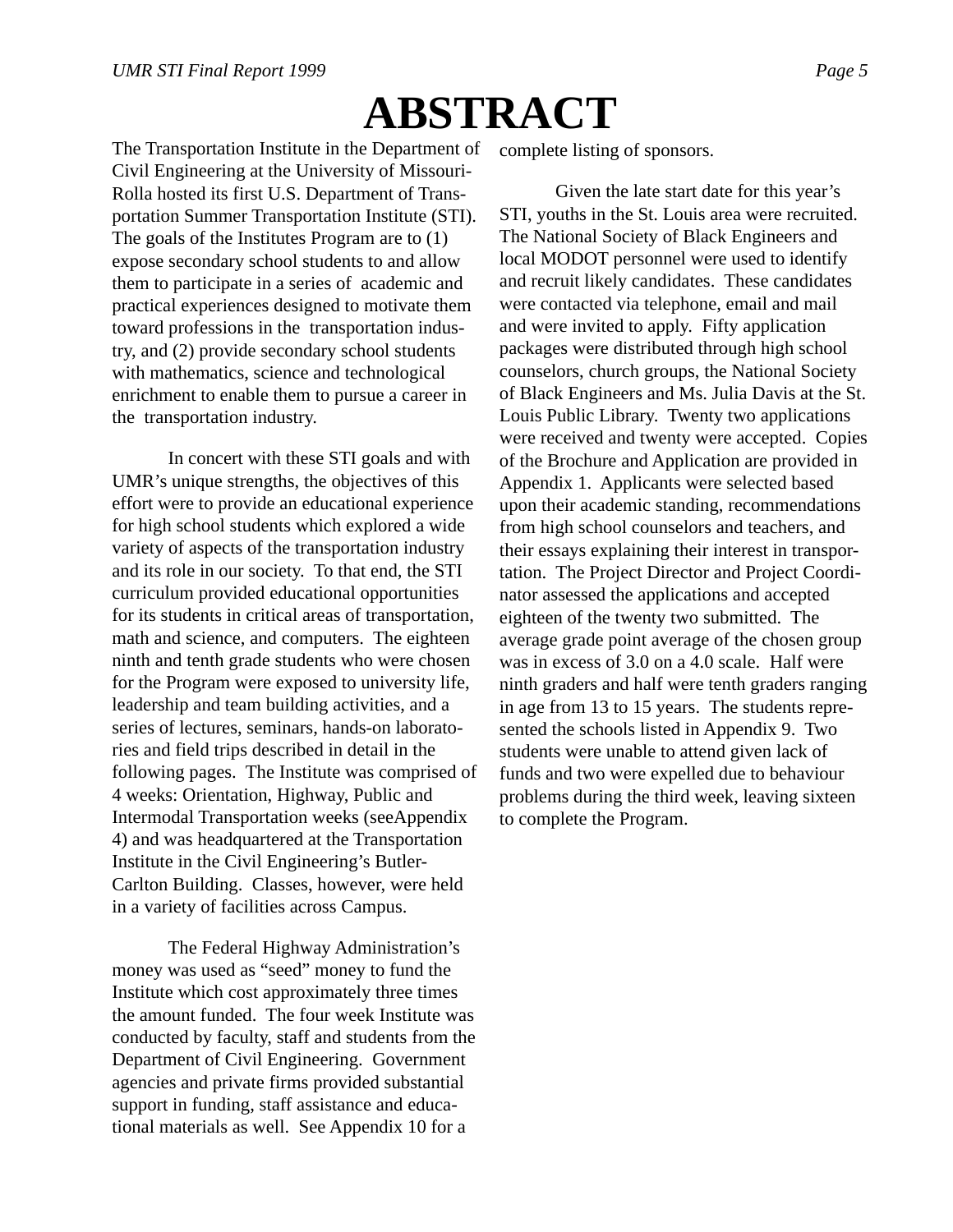# **Program Description**

<span id="page-5-0"></span>As was explained earlier, the Program consisted of four weeks, an orientation week followed by three "content" weeks - highway, public and intermodal transportation. Each week began with a half day introduction to its topic and included field trips, hands-on labs and seminars (see Appendix 4 for detailed curriculum descriptions). Students were given ample time, throughout the four week period, to compose newsletter articles reporting on what they had seen and to work on homework assignments (see Appendix 6 for sample assignments). A web site was designed containing electronic application forms, that were used by a few of the students to apply for the Institute, and photos from the Institutes sessions and field trips. The photos were used extensively for preparation of newsletters and for the students' final presentation at the closing banquet.

## **ORIENTATION WEEK**

Orientation to the Institute began with a meeting with parents, students and Institute staff



*Mrs. Whittington, Dr. Spring and Coach Knapp share a profundity*

during which the parents and students were acquainted with faculty and staff, and



*Nate and Neal Hopson with Mom and Dad*

dix 1.

Orientation week consisted of sessions aimed to introduce students to college life, teamwork and interpersonal skills, using the library, using the internet, taking and passing the ACT examination and to the transportation profession. In addition, since students would, as



*Cathleen Hill with parents*

expections for the program. Copies of the Student Handbook, the Agenda for the session, and a curriculum summary were distributed. A copy of these materials are provided in Appen-



*Candice Houston with parents*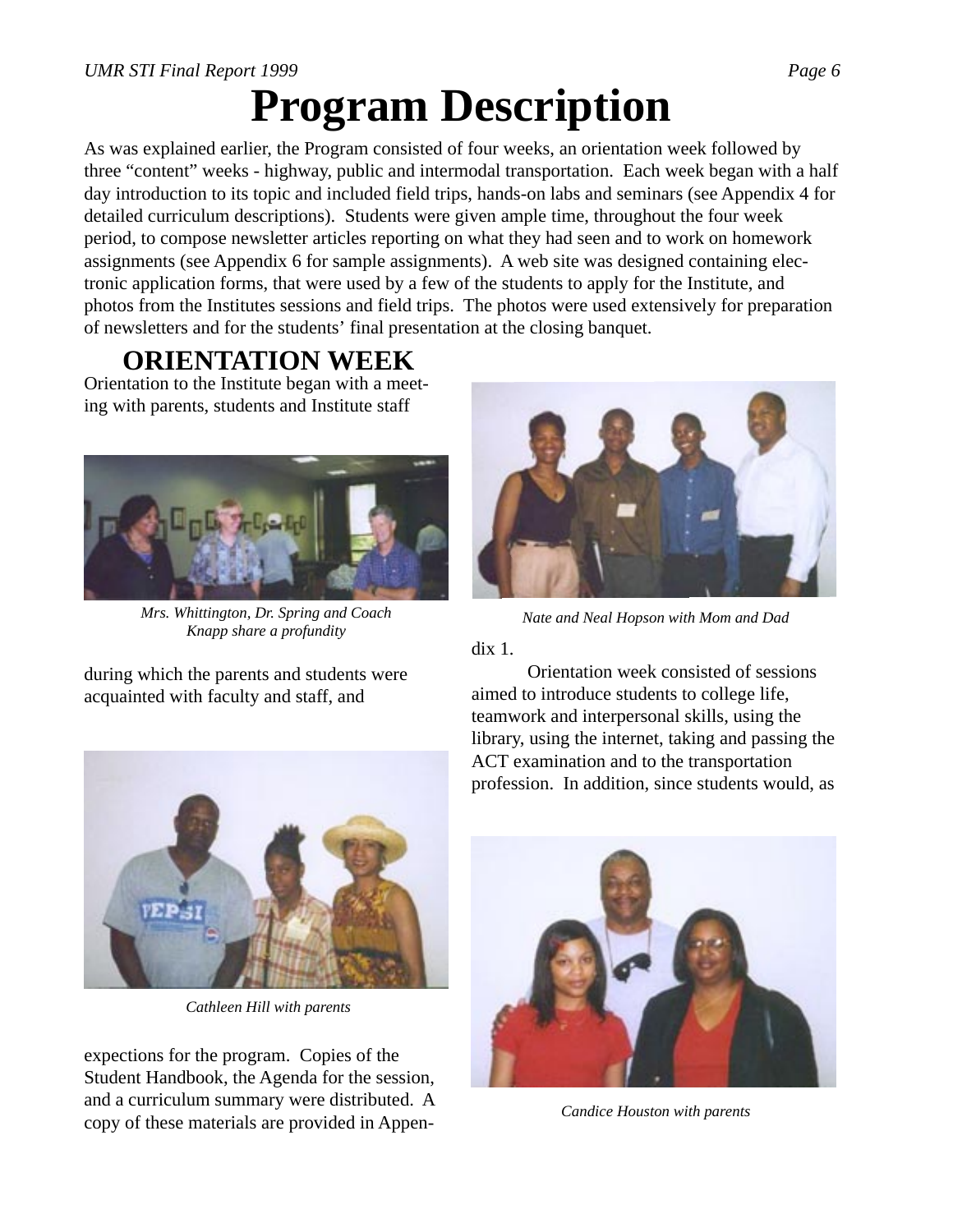

*Celeste Grayer with Mom hard at work*



*Randal Falker with Dad*

a major part of their contribution to the Institute, prepare newsletters to report on their experiences



*Aaron Whittington and family*

- rather than technical papers, a newsletter workshop was offered during the first week.

Dr. Spring began the week, on Monday morning, with an orientation session in which he outlined what the students were to expect during the Institute, his expectations of the students, the objectives of the Institute, and the rules and regulations that were to apply during the four week period. In the afternoon Ms. Beth Morgan, UMR Admissions, Dr. Ronald Fannin, Department Head of UMR's Freshman Engineering Program, and Mr. Floyd Harris, Director of



*Ms. Morgan fielding questions from Candice (left) and Cathleen (right)*

UMR's Minority Engineering Program, provided introductions to University life followed by a tour of the Rolla Campus.

A session offered by Ms. Diane Stutts, a counselor in the UMR Center for Personal Development and Leadership, dealt with the importance of teams, stages in the team building process, and understanding each other's motivations. She administered a Meyers-Briggs test for the students, explained the various different personality types and how they play a role in forming successful teams. Coach Knapp, STI Academic Aid, led the group in an application of those team principles with a canoe building competition. Students built canoes from 6" x 6" pieces of aluminum foil. The team whose canoe held the most pennies while remaining afloat won the competition.

Ms. Michelle Wilde, UMR Librarian, offered sessions on the use of the University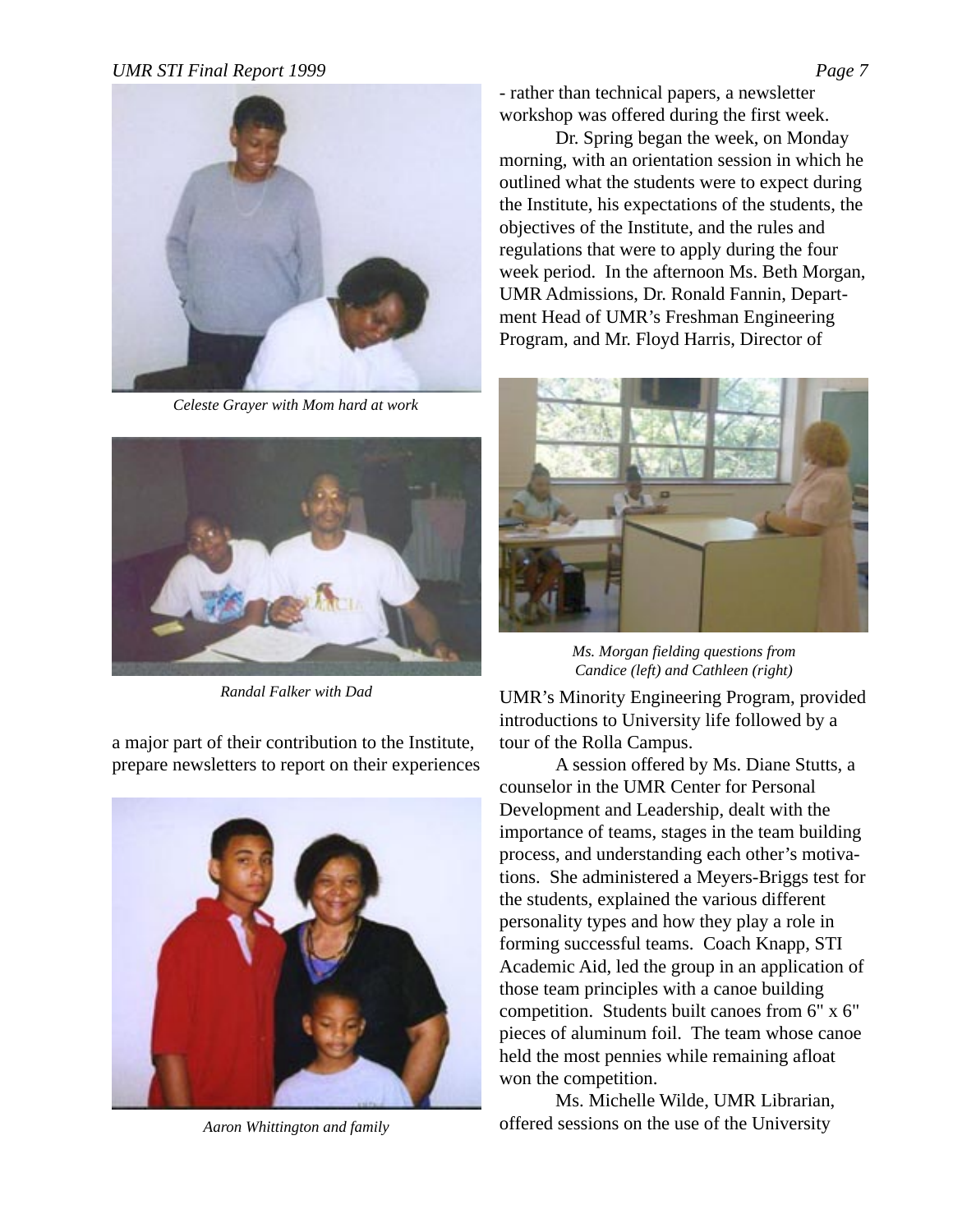

*Drill sergeant (aka Coach) Knapp giving instructions*

Library and Computer system, and using the internet. Students were given a scavenger hunt



*Officer Lemongelli talking about highway safety*



*Ms. Wilde giving a guided tour of the UMR Library*

through the Library and used the Internet to gather the information required and to write a short article on UMR's solar car.



*Mr. Ryan explaining career opportunities in MODOT*

#### workshop.

Ms. Rebecca Frisbee, Manager of UMR's



*Students on their scavenger hunt*

Mr. Tom Ryan, Assistant Division Engineer for Missouri Department of Transportation, Mr. Al Walls, Planner for East-West Gateway, and Officer Ralph Lemongelli of the Missouri State Police made presentations on various current transportation issues and career opportunities.

Ms. Lelia Flagg, STI Academic Coordinator, offered a one-day review of the ACT examination. She provided study guides for the



*Mr. Walls discussing issues in transportation planning*

Publications Department, provided a half day workshop on preparing newsletters. The workshop included graphic design techniques, good writing practices and layout design.

The week ended with a barbeque at Shuman Park near the UMR Campus to which all parents and students were in-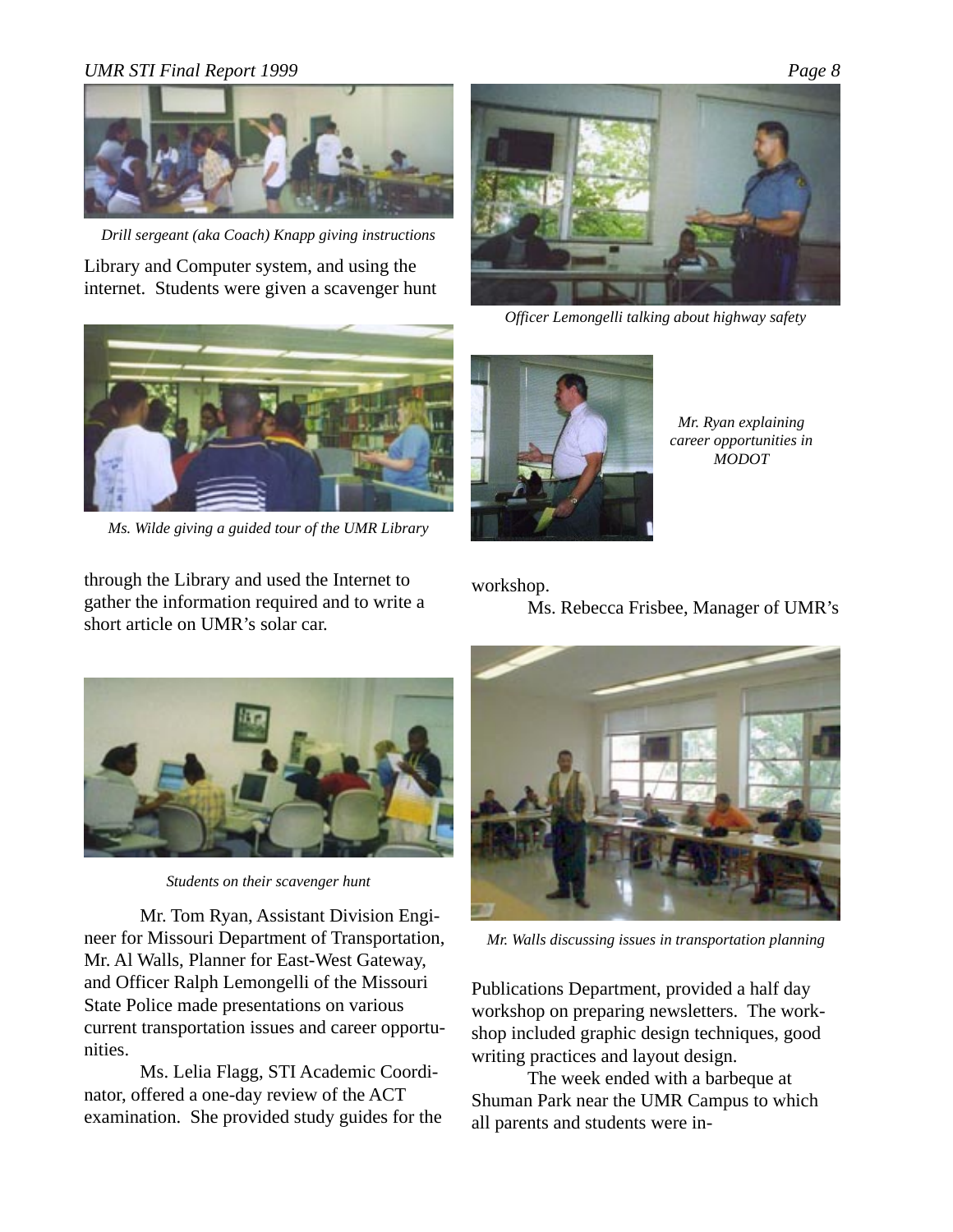<span id="page-8-0"></span>

*Working hard on their newsletters, from left to right: Jennifer Goodloe, Aaron Whittington, Russell Anhalt, Sonia Brison, Carla Minter and Randal Falker.*



*Cathleen Hill and Mom - "I didn't do it Mom!"*



*Danielle Perkins with Mom and little brother. Coach Knapp hard at work preparing our meal.*

*Waiting eagerly for Chefs Spring and Knapp to prepare their meal are, from left to right: Aaron Whittington (sitting), Joshua Morgan, Ms. Flagg, Candice Houston, Joshua's Dad and Grandmother.*



# *THE PICNIC PHOTOS*

*Jennifer Goodloe and Celeste Grayer sharing their first week's experiences*



*Mr. Hill, Carla Minter, Cathleen Hill and Randal Falker prepare to chow down.*

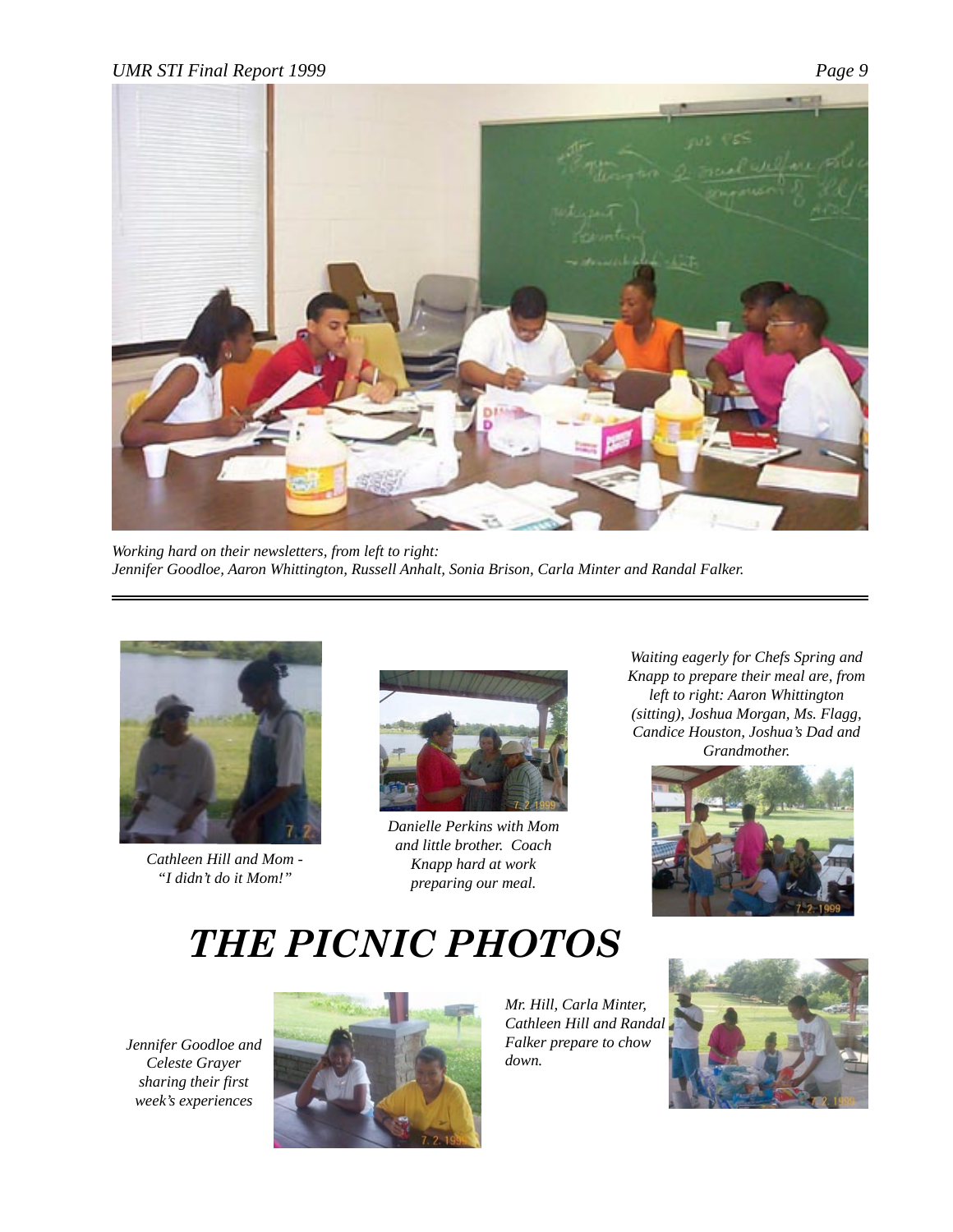### <span id="page-9-0"></span>*UMR STI Final Report 1999 Page 10* **HIGHWAY TRANSPORTATION**

The week was introduced by a half day session about highway engineering. Dr. Spring, as an introduction to the session, provided an overview of civil engineering and transportation and led a brief open discussion on these topics. Mr. Randy Mayo, District Engineer of MODOT, provided an overview of the road construction process from planning to design to construction. He led a discussion of the primary issues involved in the process.



*Plan of proposed construction project in Rolla used by Mr. Mayo to illustrate the construction process.*

Dr. Tony Nanni, Director of the Center for Infrastructure Engineering Studies, described work that he is doing involving the design and construction of bridges using smart materials. He shared a slide show of a Missouri Bridge on which he installed sensors just prior to its destruction.



*Dr. Nanni describing the demolition of a bridge*

Highway week included sessions on intelligent transportation systems, geographic information systems, bridge building and the use of the internet, field trips to MODOT and FHWA headquarters in Jefferson City, a large steel manufacturer, a traffic operations center, a sign fabrication facility, and a large road construction project. Dr. Spring explained through the use of videos the many applications of ITS followed by an extended open discussion with the students regarding its potential in improving efficiency, safety and sustainability. Following the work-



*Springfield TOC engineer explains the use of machine vision for traffic control to, from left to right: Russell, Randal and Neal*

shop, the group traveled to the Springfield, MO, traffic operations center. Students were given a description and tour of the facility, and were



*A good time had by all, from left: Angel, Danielle, Celeste, Sonia, Maurice, Carla, Russell, Nate, Candice, Neal, Jennifer and Dominic*

allowed to manipulate traffic cameras in the center.

A trip to the more mundane MODOT sign shop was a high point of the day. Students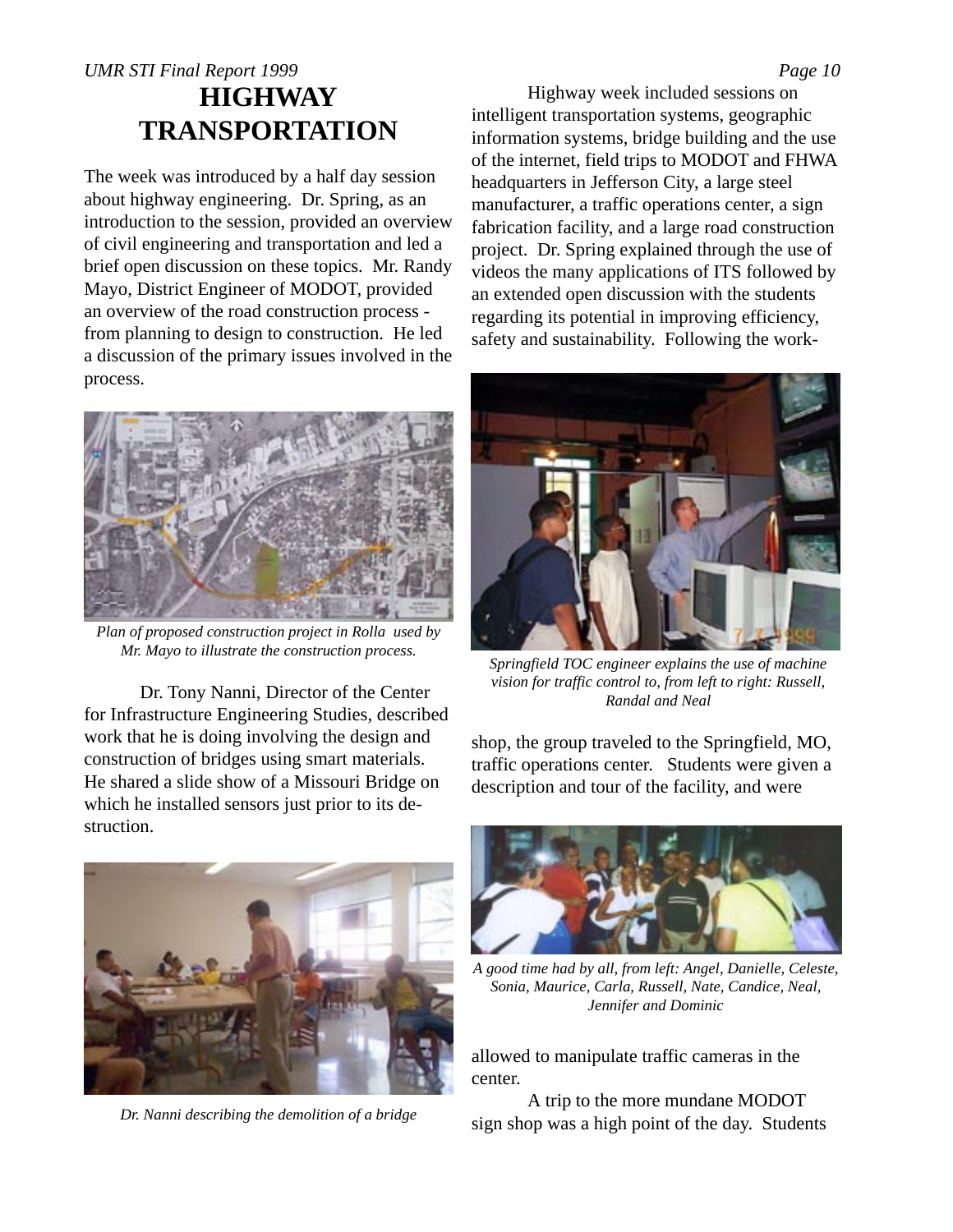were given a tour of the shop by Mr. Tom Ryan.



*Tom Ryan explains the uses of changeable message signs*



*Jennifer and Randal were shocked at at at the size of these signs*



*Candice & Joshua couldn't believe this lense costs \$300.*

Dr. Spring gave a half day workshop on the applications of geographic information systems for transportation. Students were



*Dr. Spring with the Group in the GIS Lab*

provided with tutorials designed to train them to use a popular GIS software (MapInfo). They were then given several simple queries to do relating to land use and were asked several questions on how GIS relates to transportation. Dr. Spring also led an interactive exercise on the use of mathematical models for transportation design problems. This session provided background for a half day workshop on the design of bridges using an interactive structural design software put on by volunteers from the MODOT TRAC (TRAnsportation and Civil engineering)



*TRAC instructors with the Group*

program (TRAC is an American Association of State Highway and Transportation Officials program which engages high school students in the application of science and math to real-world transportation problems). Students were able to choose bridge type, and materials and members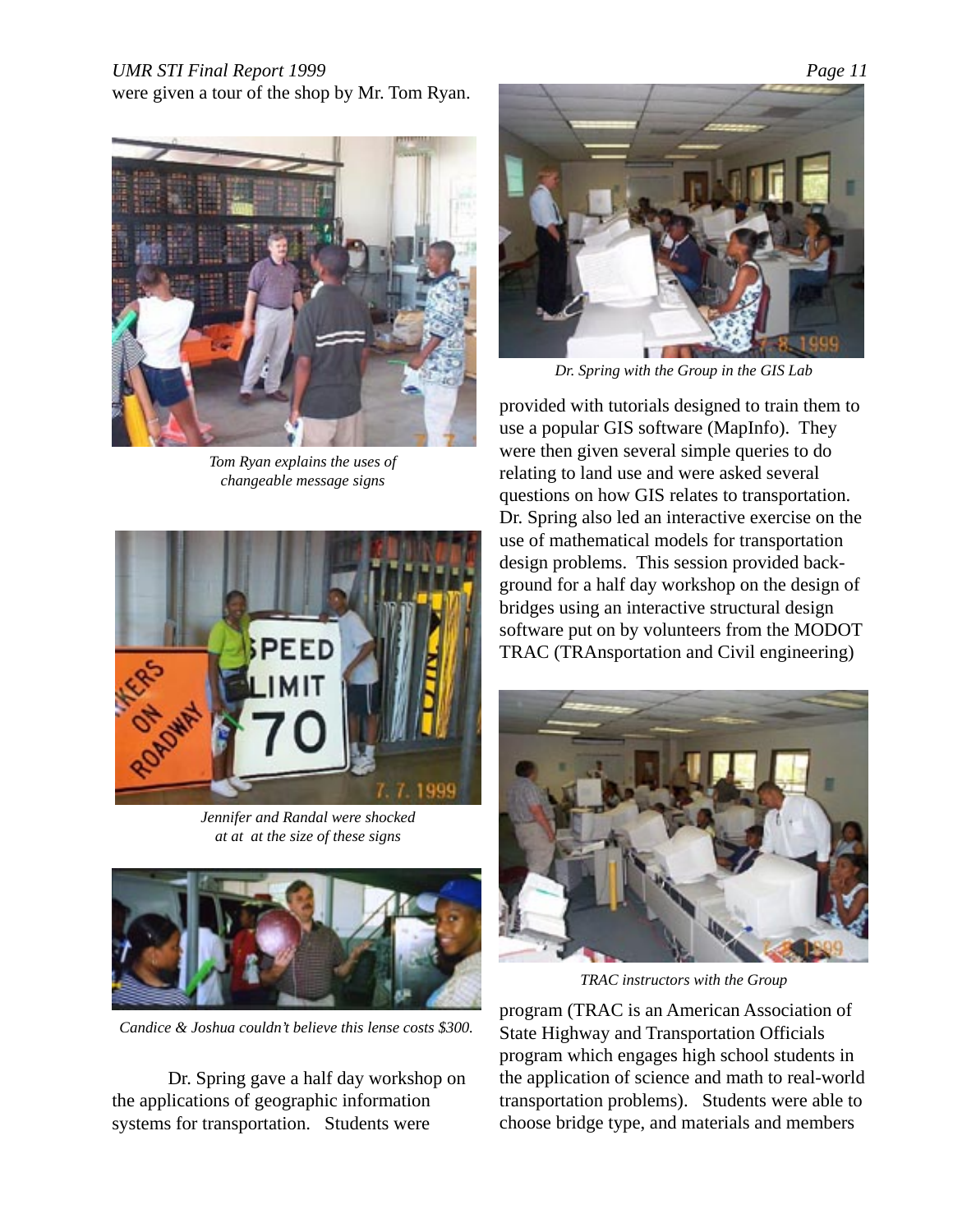to be used. The software simulated the loading process and students were able to see in real time the consequences of their choices and exactly



*A successful design!*

the bridge design laboratory. After lunch, also provided by MODOT, MODOT gave a tour of



*MODOT Materials Testing Lab*

which choices were bad and why. Additionally, students were assigned a scavenger hunt on the internet to gather answers to a variety of highway related questions, and a materials estimating example for homework. See Appendix 6 for sample homework assignments.

MODOT hosted a tour of Delong Steel Corp. during which students were provided an



*Mr. Lawrence Cook of Delong Steel explains the fabrication process*

in-depth look at the steel fabrication process. This was especially valuable given subsequent trips to various bridge construction projects and its research laboratories at which demonstrations were conducted such as materials testing, the



*MODOT Lab Tech explaining the failure process of concrete*

chemistry of paint and so on.

Mr. Allen Masuda, FHWA Division Administrator, provided an excellent overview of transportation in the US, and led a lively discussion with the students on current issues.

The week ended with a field trip to the multi-million dollar Route 141 highway construction project in St. Louis. The highway is unique in that there are sections of the project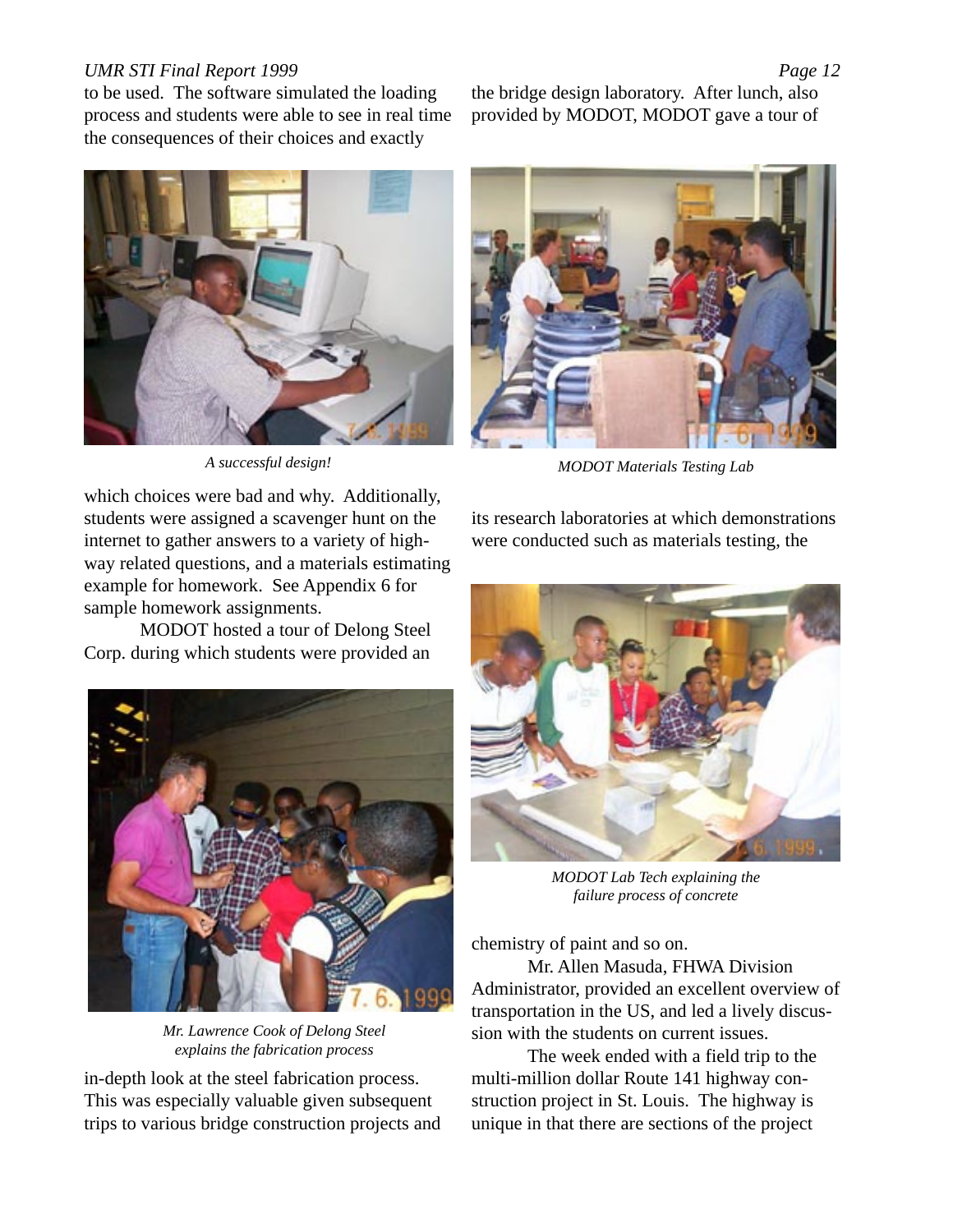### which have not yet been constructed, some that



*Neal Hopson getting his hands dirty with asphalt concrete*



*The Group examining an excavator up close and personal*



*STI Students showing off*



*Concrete paving operation in progress*



*Allen Masuda explaining FHWA's role in highway transportation*

are currently under construction, and some that are complete. It includes several million dollars in right of way takings, huge earthwork quantities - thus using scrapers for excavation activities, and some very unique bridge work. MODOT personnel provided a comprehensive tour of the project and fielded questions from the students.



*Mr. Ethan Bryant of MODOT explaining the excavation process*



*Ms. Wanda Jackson, MODOT design engineer, explaining the relationship of design to construction*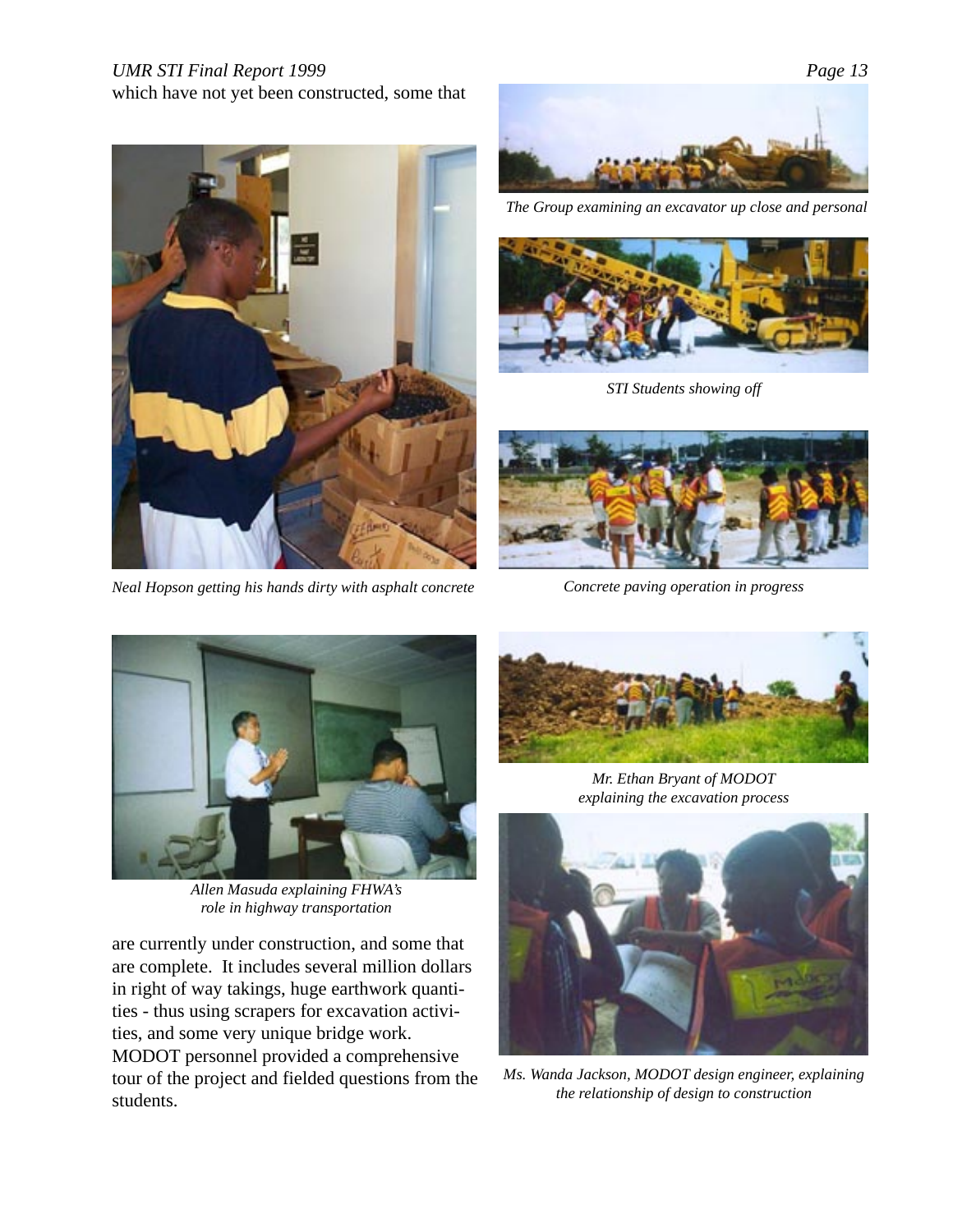<span id="page-13-0"></span>The week began, once again, with an introduction to public transportation - a description of the various modes and a discussion of the major issues involved in planning, designing and operating public transportation facilities. Mr. Mel Sundermeyer and Mr. Brian Weiler, both of MODOT, provided excellent presentations on these topics which were followed by some very lively discussions with the students. They were especially interested in air transportation and



*Mel Sundermeyer, Director of MODOT's Intermodal Operations Unit*

how it works.

The week consisted of a series of field trips to various public transportation facilities.



*Arthur Lieber at the Plaza*

Professors Koechling-Andrae and Westergaard of Lincoln University's Business School hosted the group for a day long series of seminars



*Mr. Lieber graciously providing lunch at a St. Louis eatery*

concerning marketing and management issues. The following day, Mr. Arthur Lieber, Director of Civitas, gave a multimedia presentation on mass transit in the US which included an histori-



*The Scavenger Hunt begins*

cal overview of transit in the US and in St. Louis, a description of transit issues such as economic impacts of transit on communities, discussions of how transit affects the economy and vice versa, and a description of the St. Louis MetroLink past, present and future. After lunch, provided by Mr. Lieber at a local restaurant, students were treated to a scavenger hunt along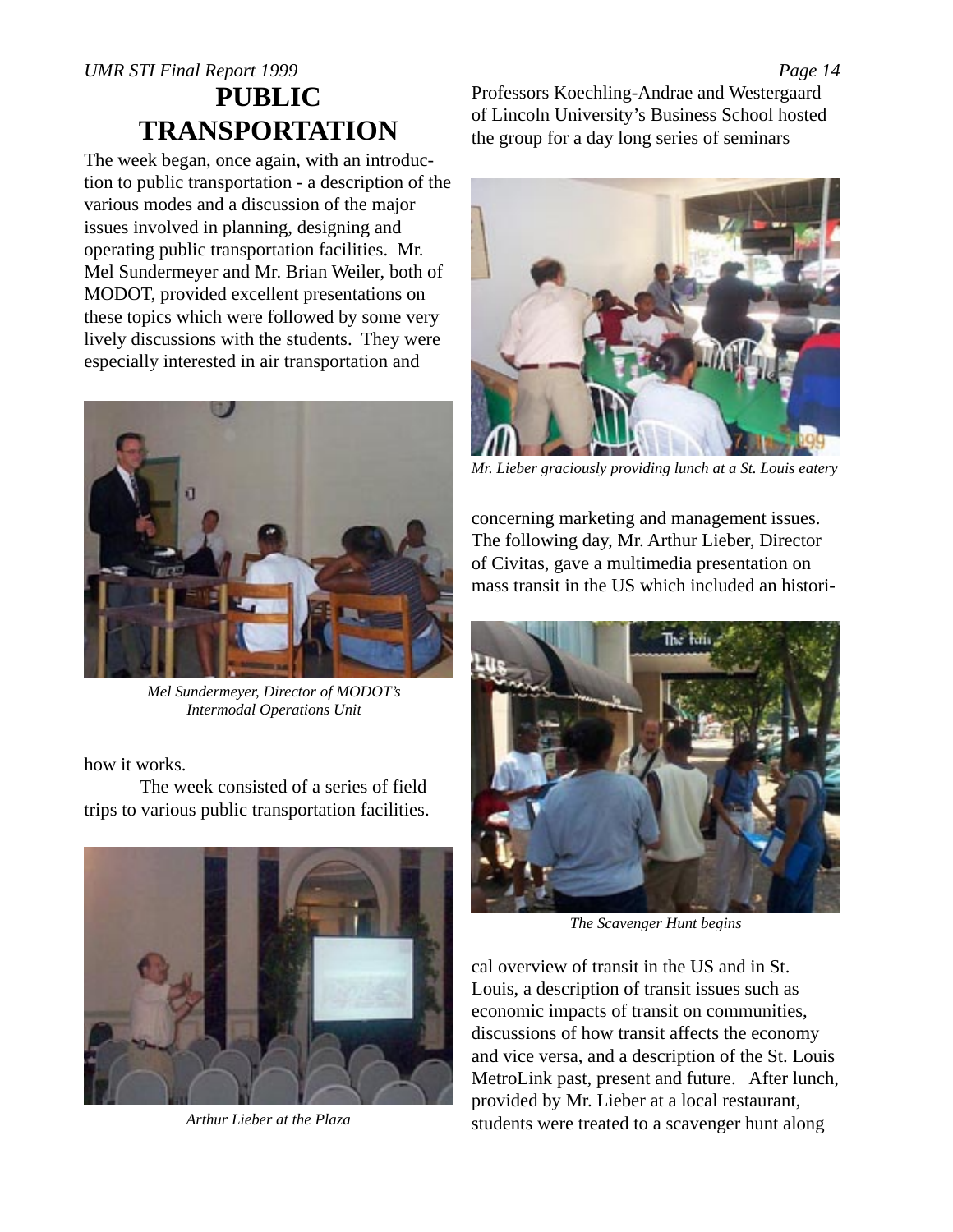the route from the restaurant to the Metro station, followed by a free ride on the MetroLink to the



*Mr. Lieber explains the impacts of MetroLink on the Urban landscape*

#### airport.

At the airport the group reconvened at the



*Lambert Expansion Project*

Lambert Operations facility where Mr. ?? described the Lambert Expansion Project to take place over the next 10 years. Students were especially interested in the amount of money and time required for such a project. Subsequent trips to the airport involved a tour of the Airport proper and of its Operations Center by Ms. Nancy Benson during which she discussed career opportunities, the functions of the Center as well as pointing out items of historical interest, such as the Black Americans in Flight mural and Lindbergh's airplane; and tours of the air traffic and ground traffic control centers.

Mr. Steve Lang at the air traffic control center brought the group through their radar



*The Lindbergh Plane on the tour*

facility and allowed students to listen in on conversations between controllers and pilots. Mr. Greg Barrett brought the group up to the control tower and explained the process by which traffic is controlled in near air

space and on the ground. Mr. ?? of Burns and

McDonnell hosted the group for lunch and described several of that firm's current projects. The week ended with a tour of St. Louis's public transit facilities.



*"Black Americans in Flight"*

Students, once again, rode on the MetroLink to a tour bus specifically meant for transporting them to the bus maintenance facility where they received a wealth of information about how buses are maintained and associated problems.



*Mr. Delester Jefferson giving a very entertaining and informative tour of the Bi-State Bus Maintenance facility*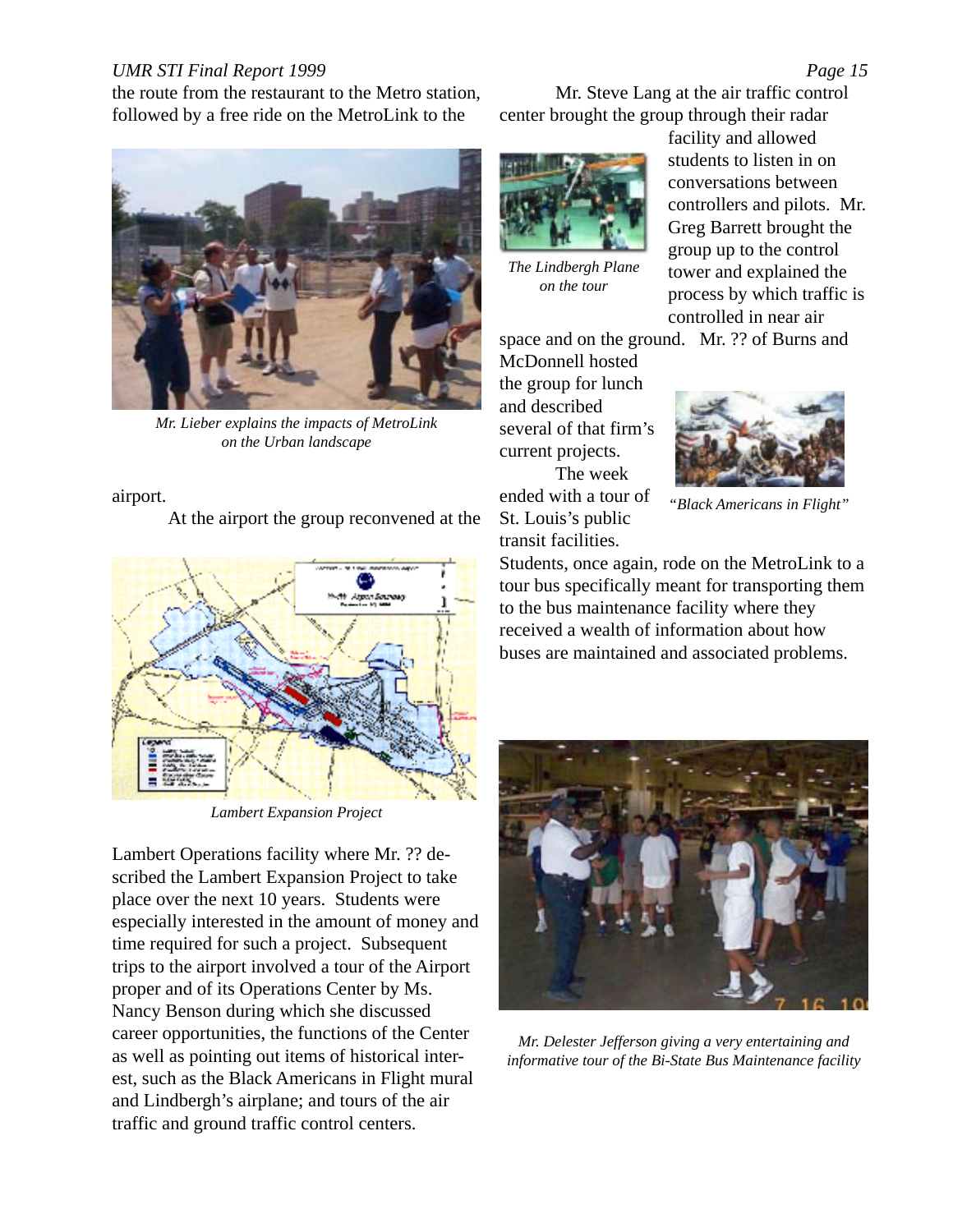### <span id="page-15-0"></span>*UMR STI Final Report 1999 Page 16* **INTERMODAL TRANSPORTATION**

The speakers scheduled for the introductory lecture for this last week were unexpectedly unable to attend. Students were therefore given additional time to prepare newsletters and final presentations.

The remainder of the week focused on a variety of things crucial to intermodalism in



*place structure*

Missouri. Ms. Gabrielle Mack of Sverdrup arranged for a series of activities at Sverdrup headquarters that were thoroughly enjoyable and enlightening for the students. The day began with some group design exercises, followed by demonstrations of



*Ms. Christina Streddo, transportation engineer for Sverdrup describes the geometric design process*

traffic simulations, planning projects and CADbased simulations of the earthquake design of the Alton Lock and Dam Number 27. After a lunch provided by Sverdrup during which Mr. Robert Crowley, a principal in the Firm, gave an overview of how Locks work, the group was given a tour of Lock and Dam Number 27 on the Mississippi River. US Army Corps of Engineers personnel provided a lively tour of the facility beginning with a slide show which gave a his-



*Joshua Morgan reviews a conceptual design plan*

tory of the Dam and the need for Locks along the *Contenders for 1st* and emiglicantly for the River and ending with a visit to the Lock's



*Mr. Robert Victor, Bridge Design Engineer for Sverdrup, explains the design of locks and dams under earthquake conditions using CAD-based simulations*



*Maurice and Neal observing the lock in operation*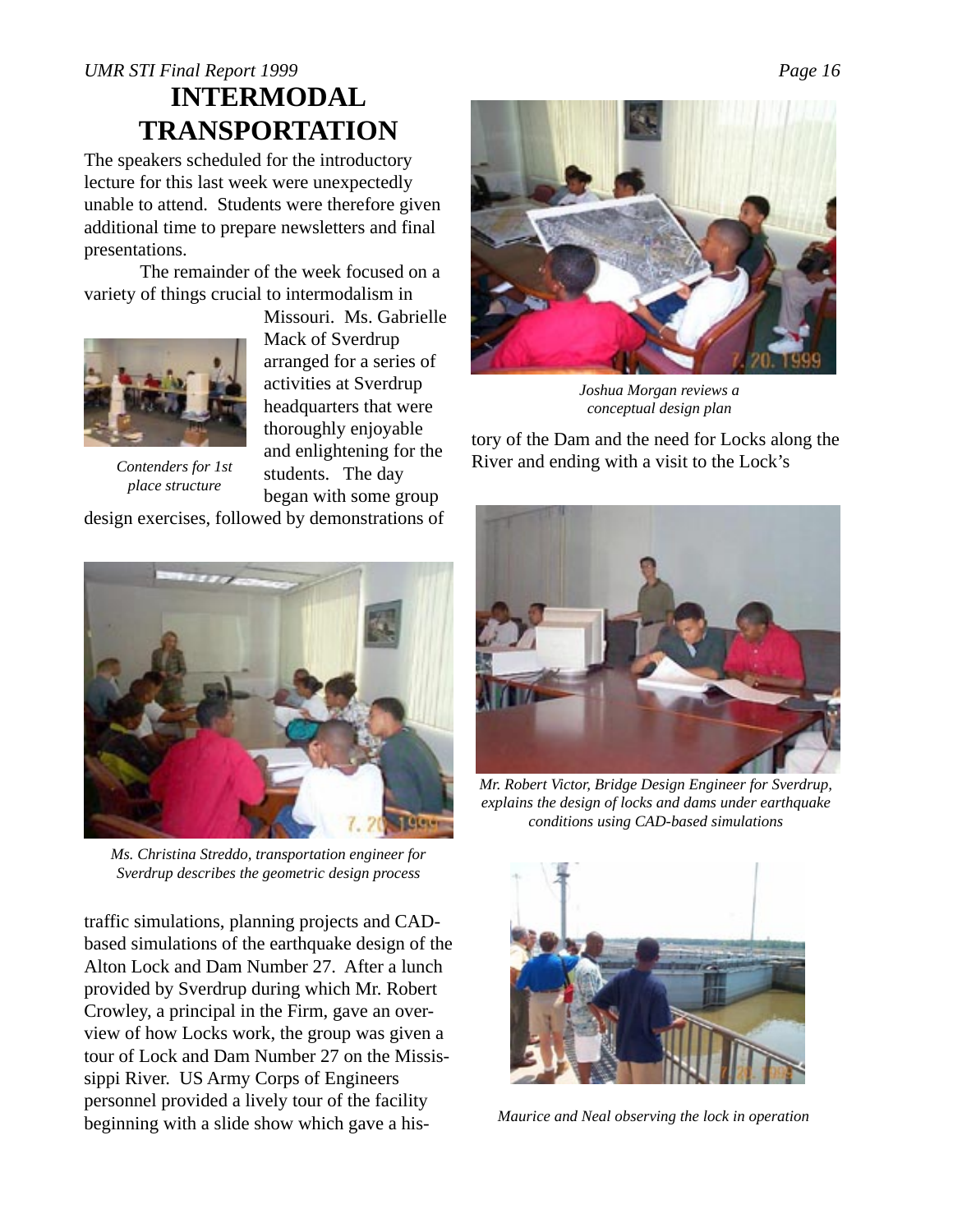#### <span id="page-16-0"></span>*UMR STI Final Report 1999 Page 17* control tower.

 The following day, MODOT's TRAC people returned for a day long workshop dedicated to designing, building and testing working



*Tim Fisher and Candice Houston intent on their design*



*Neal Hopson tests his group's design as teammates Danielle Perkins and Jennifer Goodloe look on*

#### models of MAGLEV trains.

The final "work" day of the Program was spent at Lincoln University. The morning was a visit to two additional construction projects- a bridge project and a road excavation project. MODOT's personnel (the projects' designer and resident engineer) described the projects first then brought the group out to each. Students were able to walk out on a half constructed bridge deck - reinforcing information gained from previous weeks, and to observe a fairly substantial explosion during a ledge excavation



*The Group with MAGLEV instructor Ms. Stacia Patterson*

operation at the road project. During the afternoon Professors Koechling-Andrae and Westergaard led a brief search of the internet meant to gather some information for a planned class exercise on transportation logistics. As Professor Westergaard described a simple example of the simplex method for finding optimal solutions to the transportation distribution problem, one of the students, who had been up to that point a marginal participant showing little interest in anything substantive, popped off answers as though he were on Jeopardy. He was the only one in the room who "got it." This was a defining moment for him and satisfying, in the extreme, for the STI faculty present. To experience that rare "sudden light of understanding" in a student's eyes is the reason many faculty enter academe.

### **CLOSING CEREMONY**

The week ended with the closing luncheon to which all parents, students, faculty,



*Dr. Spring*

staff, advisory committee members and dignitaries were invited. The Program began after lunch with welcoming comments from Gary Spring, STI Director, Jerry Bayless, Associate Dean of Engineering, on behalf of the University, Allen Masuda, Missouri Divi-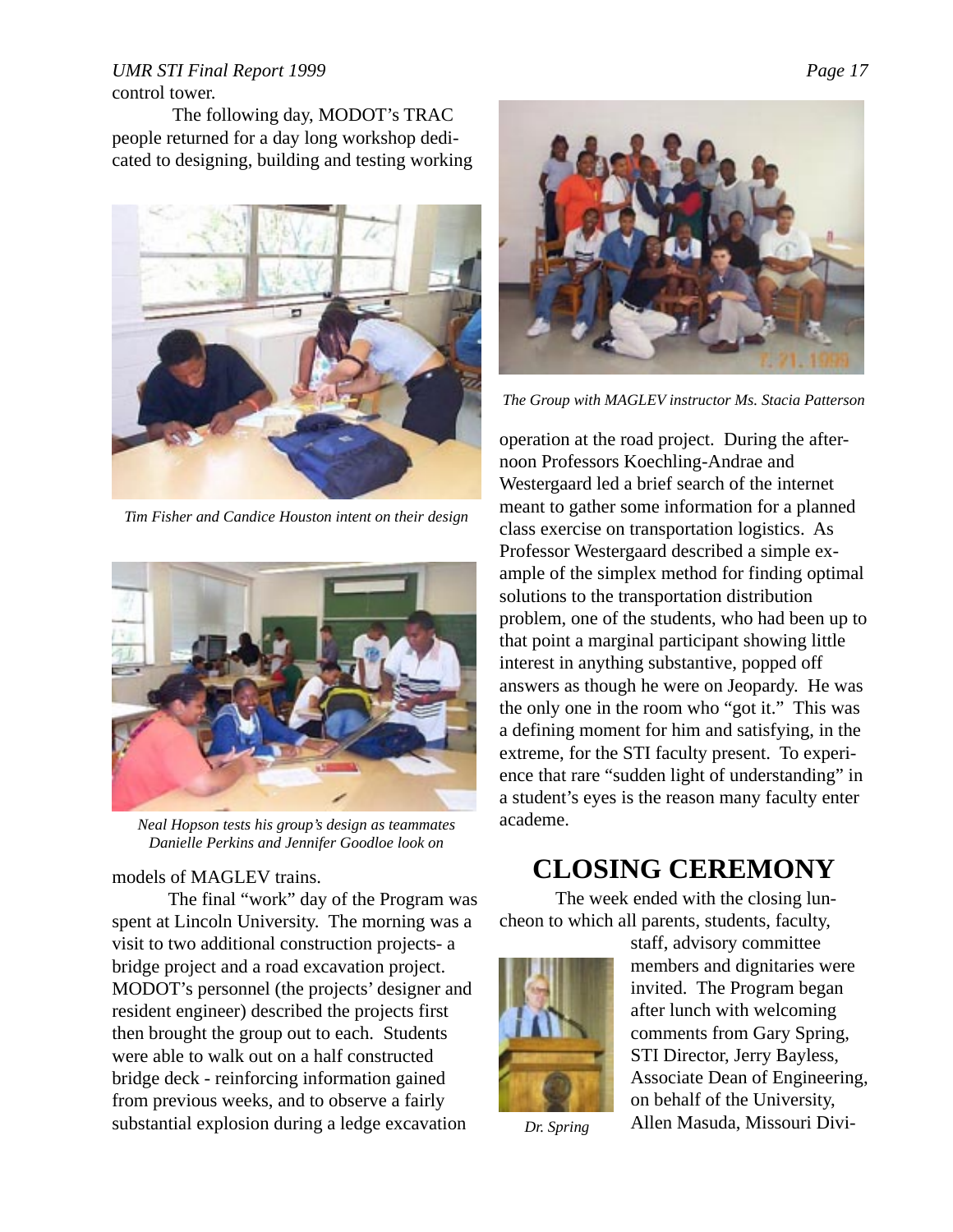

sion Administrator, on behalf of FHWA and Carol Hurt, Human Resources, for MODOT. Each speaker urged the students to use the information they have gained from and their experiences during the

*Dean Bayless*

Institute in positive ways.

Their comments were followed by a presentation by the students - first a comedic skit followed by a more serious



slide presentation of their four weeks

*Mr. Masuda*

here. This was their opportunity to share with their parents their experiences at the Institute.

*Ms. Hurt*

Certificates of completion were given to all attendees who

successfully completed the four weeks and special commemorative plaques were awarded for the following:

- Newsletter for best writing, best aesthetics and outstanding reporting in a Newsletter. The Newsletters were used as the primary means by which students reported what they had learned during their four weeks.
- Scholarship for an unflagging, assiduous quest for knowledge during the 1999 USDOT Summer Transportation Institute - to Ms. Jennifer Goodloe. Criteria used for this award included quality of homework, attitude during activities, number and quality of questions asked.
- Citizenship for exemplary behaviour, demonstrated leadership and cooperation during the 1999 USDOT Summer Transportation Institute - to Russell Anhalt. Mr. Anhalt was always punctual, taking on leadership roles in his groups, studious and cooperative with both instructors and his fellow students.

Closing comments by Dr. Spring included expressions of appreciation to the STI sponsors, Advisory Committee and staff. He gave a special thanks to parents for taking the initiative to involve their children in the STI , and appealed to the students to use their experiences at the Institute when making career decisions and to keep in contact with him as they proceed in making their decisions. The luncheon adjourned at 3:00 PM.



*The "boys" doing their skit about "life in the STI Classroom. Tim Fisher, far right, did an excellent imitation of Dr. Spring in the classroom*



*The"girls" used a slide show, containing over 60 slides, to describe their experiences over the past four weeks.*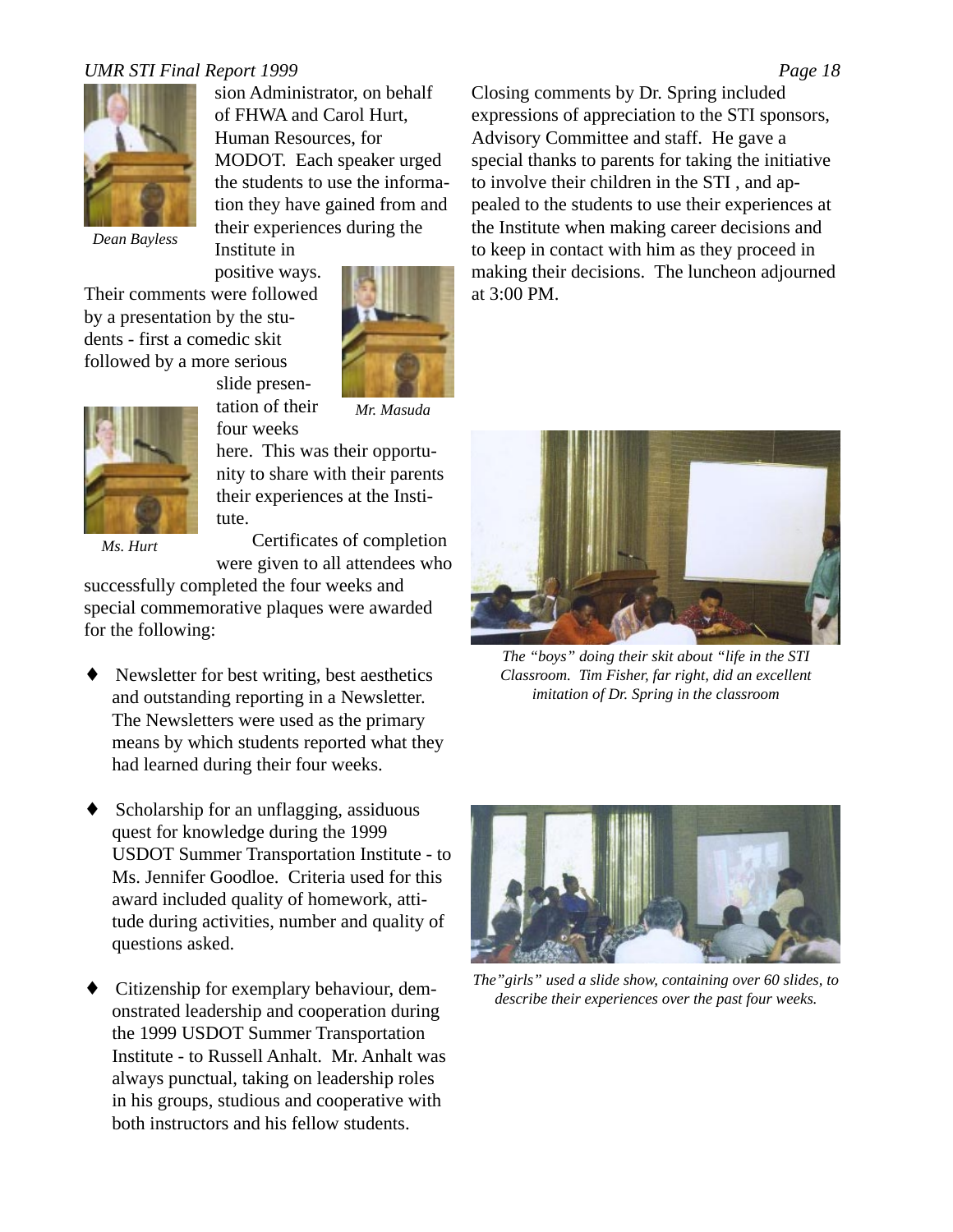<span id="page-18-0"></span>

*Students, from left, receiving their "Best Newsletter" Award are: Neal Hopson, Sonia Brison, Nate Hopson, Randal Falker and Russell Anhalt (editor-in-chief)*



*A final shot of the little darlin's with staff. From left: Celeste Grayer, Cathleen Hill, Joshua Morgan, Tim Fisher, Jennifer Goodloe, Candice Houston, Mrs. Flagg, Neal Hopson (and brother Nate, kneeling), Dr. Spring, Dominic Harris, Aaron Whittington, Randal Falker, Russell Anhalt and Maurice Gibson*



*Jennifer Goodloe receives the Scholarship Award from Mrs. Flagg*



*Russell Anhalt receives the Citizenship Award*

## **ENHANCEMENT PROGRAM**

The Gateway Alumni Chapter of the National Society of Black Engineers(NSBE) assumed an important role in the success of the First Annual Summer Transportation Institute at the University of Missouri-Rolla. Before the STI began concerned members helped recruit more than half of the students who attended.

The NSBE members felt very strongly that the STI young people should meet African American engineers and engineering students. During a cookout dinner that NSBE sponsored at The Cornerstone Partnership in St. Louis STI students were introduced to members of both the Alumni and Junior NSBE groups. A video on the work of Dr. George Washington Carver emphasized his genius, inventions and sheer dedication.

After the meal the STI students were taken on a tour of The Cornerstone Partnership facilities by Glenn Harris, the manager of recruitment and placement. Persons are trained at Cornerstone to participate in high-technology manufacturing in tasks ranging from designing in CAD to high precision machining of parts in a well equipped machine shop. During the tour Mr. Harris stressed the necessity of developing the traits required for successful employment.